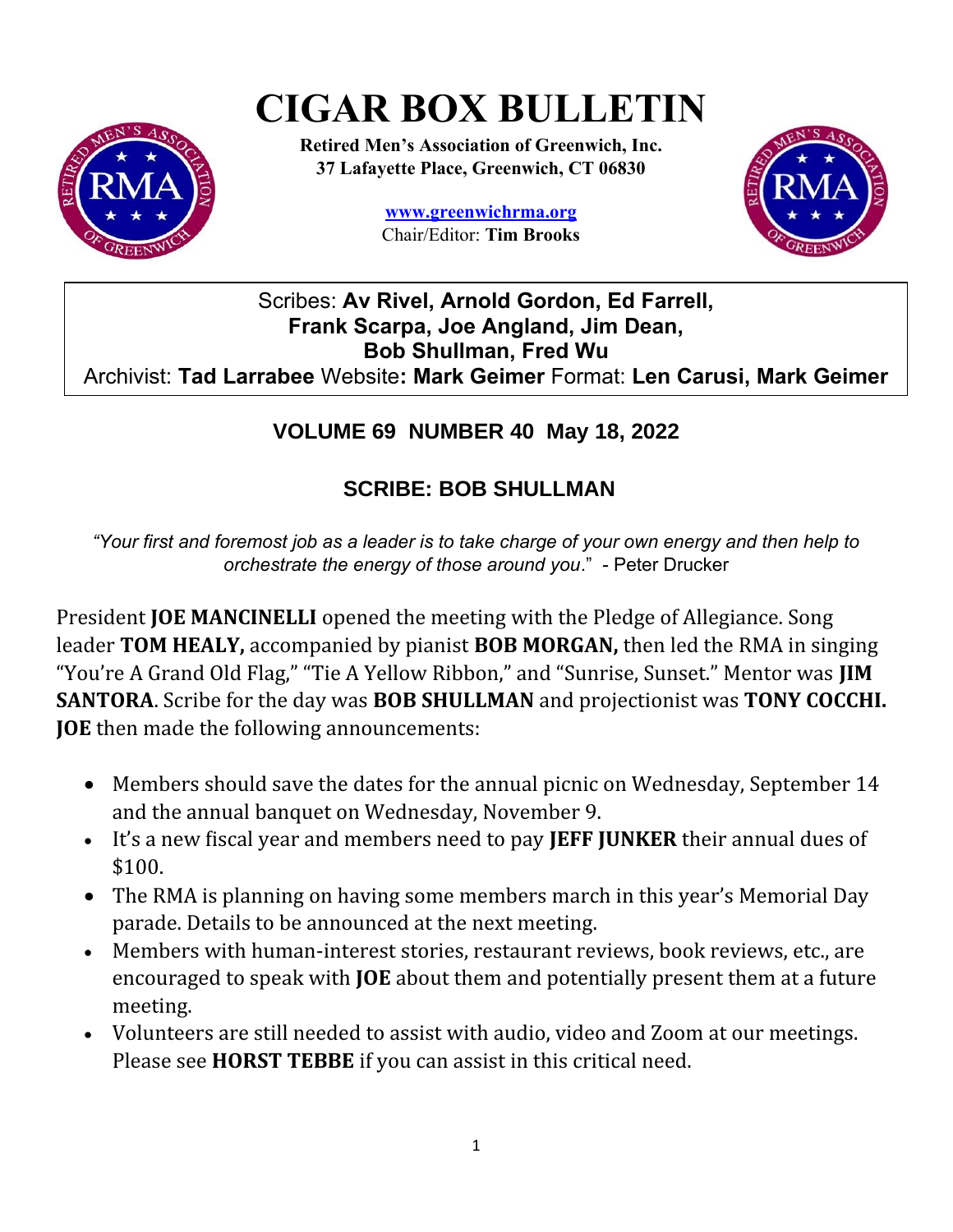Other announcements included:

- **PETER UHRY** and **TAD LARRABEE** invited members to Greenwich Green & Clean's upcoming fundraiser at the Sleepy Cat Farm that will occur on Thursday, May 26. For further details about the event, please [click here](https://drive.google.com/file/d/1geIo4IJ1ZfQDxTNBzOP36U4_e0tPWnNc/view?usp=sharing) for the flyer.
- **JIM SANTORA** and **TONY FITZPATRICK** are heading up the RMA food drive to benefit Neighbor to Neighbor that will occur on Wednesday, June 1. Details regarding what will be collected that day are described in the attachment. For those wishing to send a personal check, please send it to **TONY FITZPATRICK** at 9 Stanwich Lane, Greenwich, CT 06830.

*[click here](https://drive.google.com/file/d/10hc5oeyotzCYGqjrsYm--YDUWGsBuCjc/view?usp=sharing) for Neighbor to Neighbor attachment*

- **DAVID MICHONSKI** then came to the podium and discussed "rebound Covid" that has been occurring to some individuals who are infected with Covid who decide to take the Pfizer Paxlovid pills. **DAVID** encourages anyone who may be planning to take these pills to go to Google and search for "rebound Covid."
- Then **ARTHUR STAMPLEMAN** came to the microphone and announced a special tour of the PepsiCo sculpture garden on Thursday morning, June 23, for RMA members and possibly a spouse or friend. At our May  $25<sup>th</sup>$  meeting there will be a brief presentation on the tour and an opportunity for anyone to ask questions. Those members who are interested can sign up at the end of the meeting and receive some additional material on the tour. The tour will be limited to a total of 30 individuals. If you can't make the May 25 meeting but want to sign up, you can email Don Conway at [spiderduck4@gmail.com](mailto:spiderduck4@gmail.com) by May 25 to sign up.

Corresponding Secretary **ARNOLD GORDON** then came to the podium and announced that we need someone to deliver a memorial for Carl Van Aken. Also, the federal government is making more Covid test kits available for free. Members can easily order eight of them by clicking on the following: [covidtests.gov.](https://www.covidtests.gov/) The kits will be delivered for no charge by the USPS. Please remember that they do have a shelf life and will not be useable forever. For more information about the kits, please read this article: [https://www.verywellhealth.com/covid-test-kits-expiration-5209949.](https://www.verywellhealth.com/covid-test-kits-expiration-5209949) Also, if you still need a Covid vaccine booster, members can easily make a reservation, among other places, at any convenient CVS, at [www.cvs.com/vaccine.](http://www.cvs.com/vaccine)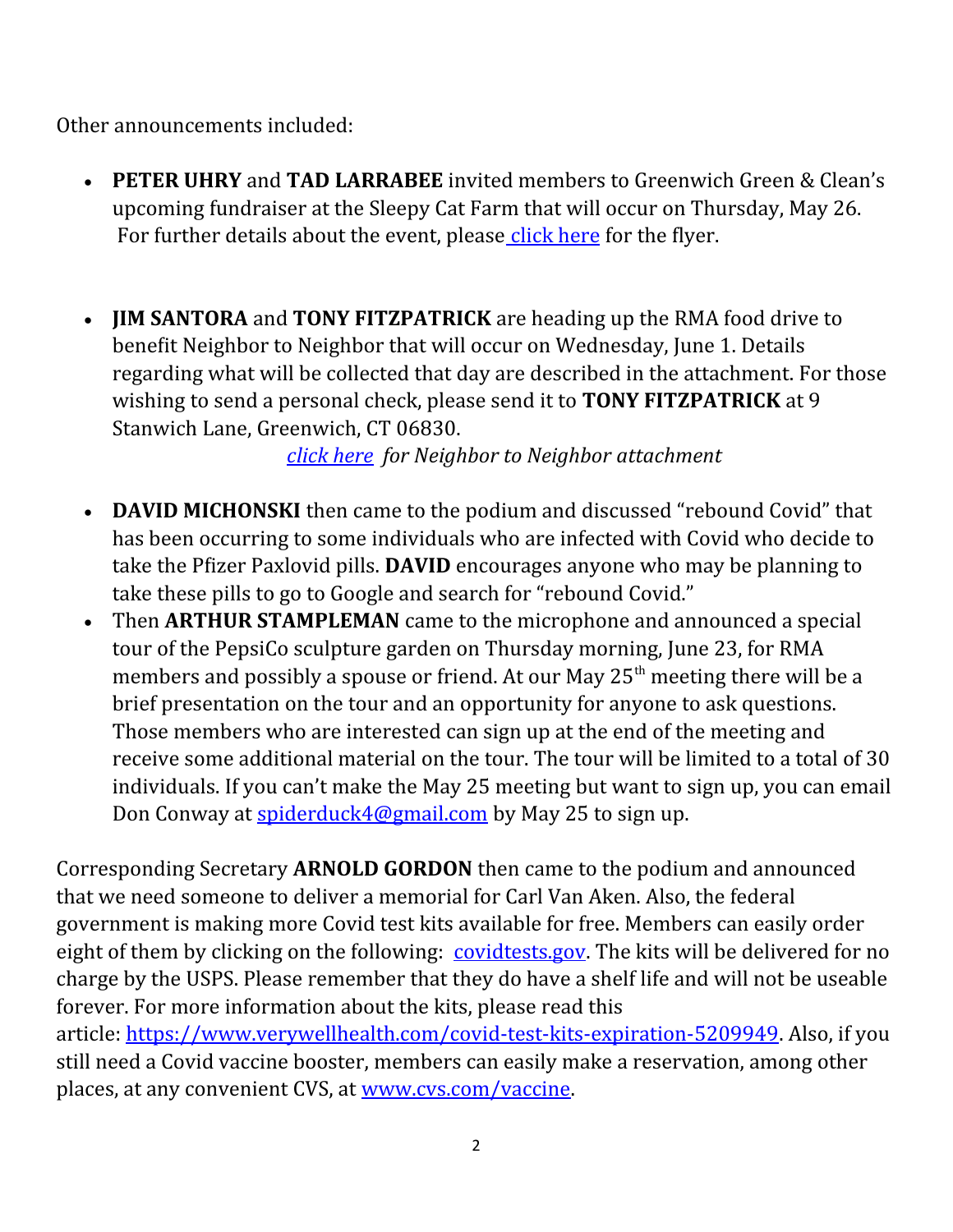**ARNOLD** then read some real headlines from a few English language papers from around the world:

"Iraqi head seeks arms" "Prostitutes appeal to Pope" "Shot off woman's leg helps Nicklaus to 66" "Typhoon rips through cemetery; hundreds dead" "Never withhold herpes infection from loved ones" "Panda Mating Fails; Veterinarian takes over"

He then focused on the following signs and sayings that have been notes in various places around the world:

Woman's rest room in Bozeman, Montana – "Make love, not war; hell, get married and do both." *The Irish Times* – "God made pot, man made beer. Whom do you trust?" Office of a doctor in Rome - "Specialist in women and other diseases" Acapulco hotel – "The manager has personally passed all the water served here" Tokyo Bar – "Special cocktails for ladies with nuts"

**ARNOLD** then called **CARL WHITE** to the microphone who entertained those at the meeting with a number of enjoyable jokes.

Next up was **HAROLD KUPLESKY** who briefly focused on volunteer hours for the prior week which totaled 230 hours. Outside hours totaled 155 hours while Inside hours totaled 75. The member with the highest total of hours for the week was **HOLLISTER STURGIS** who spent 48 hours on RMA efforts.

**PETER STERN** then came to the podium to focus on the following membership-related news:

- 81 individuals in total were at today's meeting (80 members and one guest), 12 attendees were on Zoom.
- There were eight birthdays this week as follows:

| ັ<br>--------<br>- |
|--------------------|
|--------------------|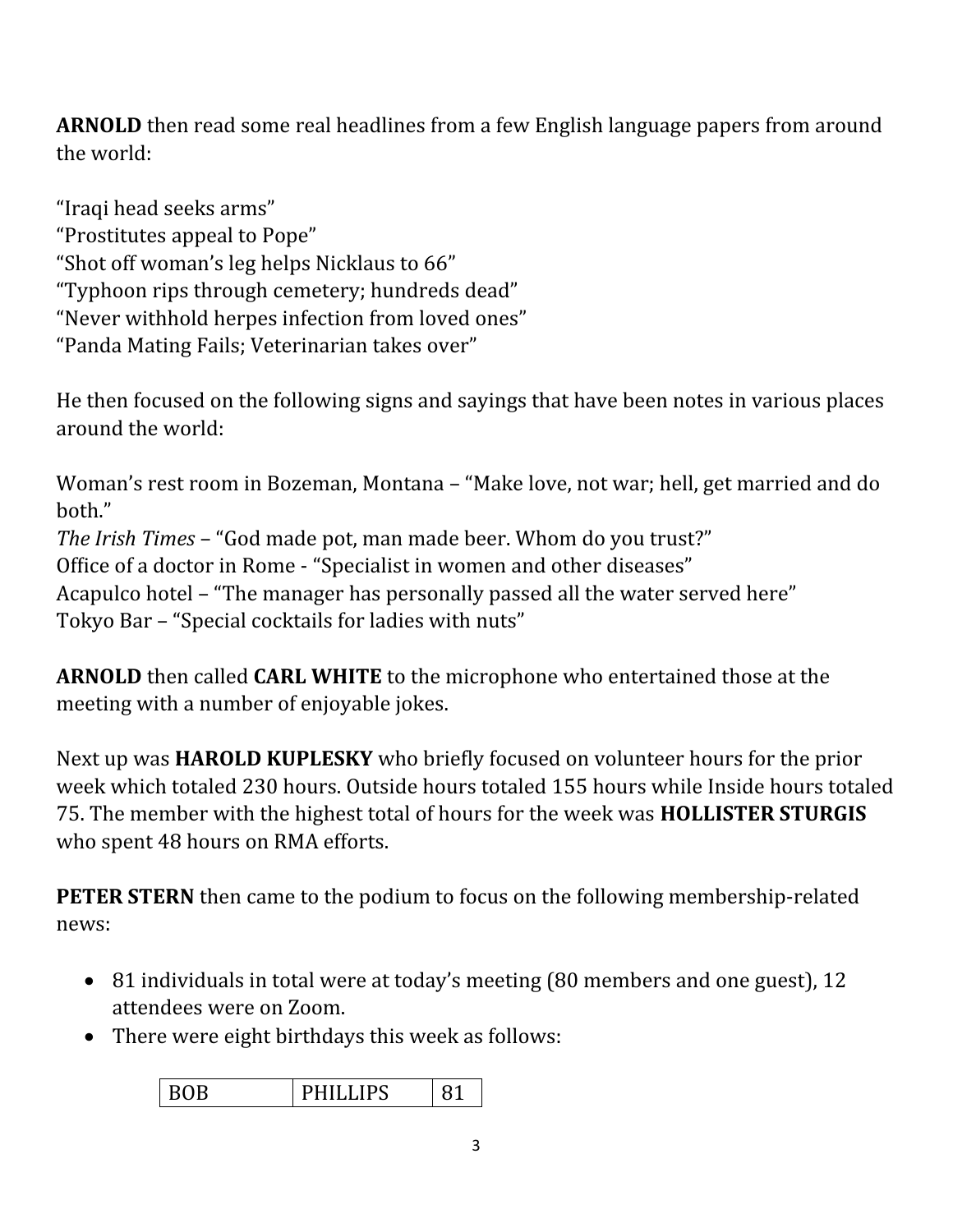| IМ             | <b>FISHBEIN</b>  | 76 |
|----------------|------------------|----|
| IAY            | <b>SCHONDORF</b> | 85 |
| <b>DICK</b>    | <b>FRANCK</b>    | 86 |
| <b>MAURICE</b> | <b>KROHN</b>     | 73 |
| <b>JAMES</b>   | <b>CLEMENTS</b>  | 75 |
| <b>KLAUS</b>   | <b>JANDER</b>    | 82 |
| KIP            | <b>SCHULZE</b>   | 83 |

- Bill McKiegan was the guest of **JOE MANCINELLI**
- **PETER** then noted there were three returnees this week:

## **BART BARTHOLOMEW** from Jupiter, FL

**JOHN CRAINE** from Minneapolis, MN, then driving to Iowa and back to MN. **BARRY RICHELSOPH** from Vero Beach, FL.

Next up was **BOB PHILLIPS** who presented the following bio of this week's speaker, Ed Hajim.

At the age of three, Ed Hajim was kidnapped by his father, driven cross-country from St. Louis to Los Angeles, and told his mother was dead. He pressed his face against the car window, watched the miles pass and wondered where life would take him. Probably not where you would expect. As recounted in *On the Road less Traveled: An Unlikely Journey from the Orphanage to the Boardroom,* Hajim's story is an improbable one of being bounced from foster homes to orphanages after his father left him to go to sea as a radio operator. Ultimately, however, he came to live the American dream as an accomplished Wall Street executive, proud father of three, grandfather of eight, and charitable benefactor to a world which seemed intent on rejecting him. Many years into his adulthood and sometime after the passing of his father, he discovered his mother was in fact alive in St. Louis, adding a totally new and unexpected dimension to his life's story. In 2015, he received the Horatio Alger Award, given annually by the Horatio Alger Association to 10 to 12 Americans who exemplify the values of initiative, leadership and commitment to excellence, and who have succeeded despite personal adversities.

Mr. Hajim, whose father was a Syrian immigrant, had a very successful career on Wall Street spanning more than 50 years. As described in his book, he held senior management positions with the Capital Group, E.F. Hutton and Lehman Brothers before becoming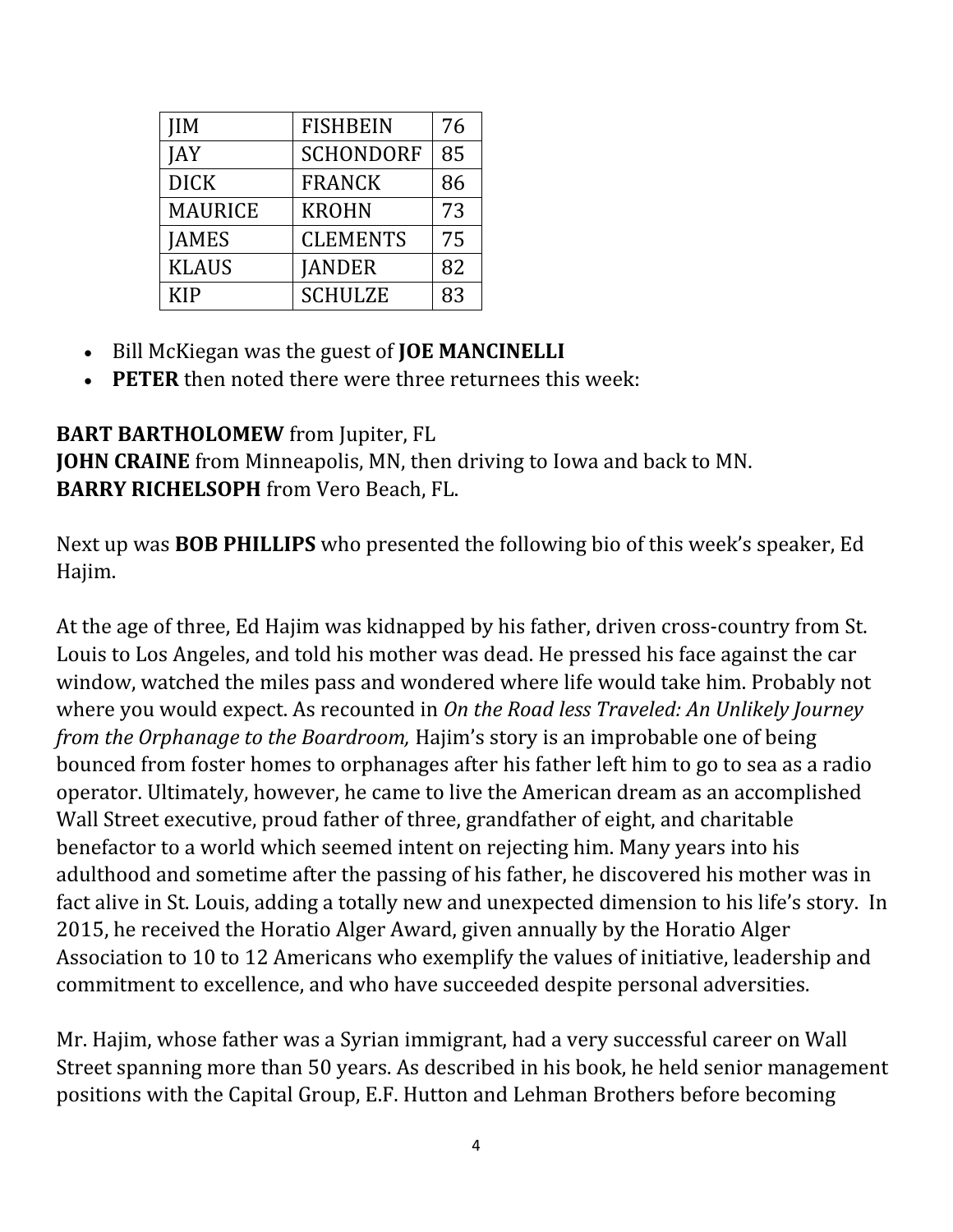chairman and Chief Executive Officer of Furman Selz. He has been chairman, co-chairman and/or CEO of several ING group related entities and of MLH Capital. He currently serves as chairman of High Vista, a Boston-based money management company. Mr. Hajim is a graduate of the University of Rochester & Harvard Business School and served as an officer in the U.S. Navy. He began an eight-year tenure as chairman of the University of Rochester's board of directors in 2008, the year in which he also donated \$30 million dollars to support scholarships and endow the Edmund Hajim School of Engineering and Applied Sciences. His family foundation has made generous donations to organizations that promote education, healthcare, arts, culture and conservation. He has close ties to Greenwich having resided here for 33 years, started Greenwich Management Company, served on the board of trustees and chair of Brunswick School, and served as a trustee of Greenwich Hospital.

Bob then turned the podium over to **BOB RIMMER** who presented the following biography of next week's speaker, Chief James Heavey of the Greenwich Police Department. Among the most important responsibilities of any police department is its accountability to its community. As his primary focus, Chief Heavey will discuss this responsibility of the Greenwich Police Department to the Greenwich community. What is the scope of this responsibility, how is it fulfilled, how is our police force trained to carry out this responsibility and what are the specific programs used for its implementation? This is Chief Heavey's third appearance at the RMA.

Heavey, a Greenwich native and current resident, is truly experienced and knowledgeable about the Greenwich community. Jim rose through the ranks of the Greenwich Police Department. He joined the police department as a dispatcher in 1981, becoming a parttime special police officer a year later while attending Northeastern University in Boston. After moving to a full-time police officer in 1986, he was promoted to sergeant in the Patrol Division in 1999, and lieutenant four years later. In 2010, he was promoted to captain and then deputy chief. He was chosen to be chief in 2011.

A veteran of Operation Desert Shield, Heavey served over 20 years in the U.S. Army Reserve. He has a bachelor of science in criminal justice administration and completed an online master's degree in public administration from Bellevue University in Bellevue, Nebraska. In addition, Jim recently completed training in terrorism response at National FBI Academy.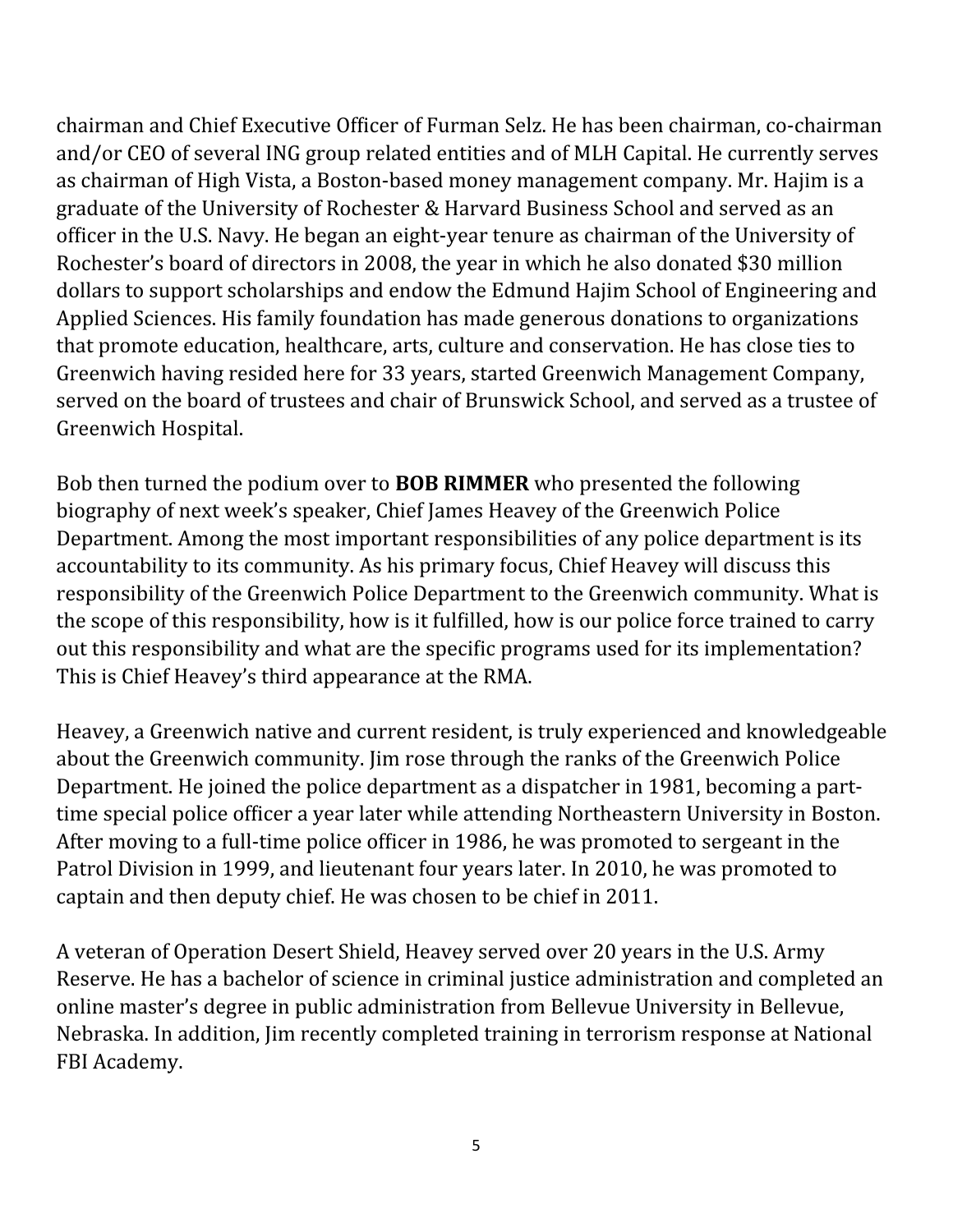The Heavey children are graduates of Greenwich High School.

# **FUN AND GAMES**

1. **Walkers: TAD LARRABEE** reported that the walkers lucked out last Thursday with another nice day, and took a **JEFF JUNKER**-guided tour of Glenville. In fact, one long-time resident of Glenville who joined our walk said that we visited some areas of Glenville that he was not familiar with. That's one of the pleasures of an intimate view of our geography that only a walk gives you the leisurely pace and perspective to appreciate. And while walking, we benefit from the exercise and also enjoy some good conversations!

Which brings me to a challenge: Although I am the chair of the walkers, I would appreciate anyone who wants to walk with us to act as a guide and take us into the lesser-known areas of your own neighborhood or even a nice walking area elsewhere that you would like to show us and let us see for ourselves why it is one of your favorite spots. Join us for a walk as our guide and we would happily explore your favorite spots with you. Unfortunately, the budget for your guide services is nil, but the walk is free.

As you know, the walkers visit many different spots in the greater Greenwich area, including Westchester County. I certainly don't know every interesting place to walk. And after many years of organizing walks, I sometimes consider my choices a bit stale. We all enjoy walking in new and interesting areas, particularly with someone who knows that area intimately. And it usually keeps us from getting lost! So please think about showing us your favorite places to walk and give us a guided tour!

**2. Pickleball: PAT MCCARTHY** reported that six players played pickleball this week and he is now offering RMAers the opportunity to learn how to play pickleball as he is now giving lessons to interested individuals. If you are interested in learning how to play, you can reach Pat at [pmaccarthy415@gmail.com](mailto:pmaccarthy415@gmail.com).

3. **Bridge: RON MURRAY** reported the following notable total scores: **JOE WATTS,** 3220, **FRANK LEE,** 2570, and **ALEX KOSSEIM,** 2370.

**4. Tai Chi: WILL MORRISON** reported that the good folks at Tai Chi Labs are embarrassed to announce that their recent efforts to discover an unlimited source of personal energy that's right, no climate change or support of invasive authoritarians, no coffee? - has been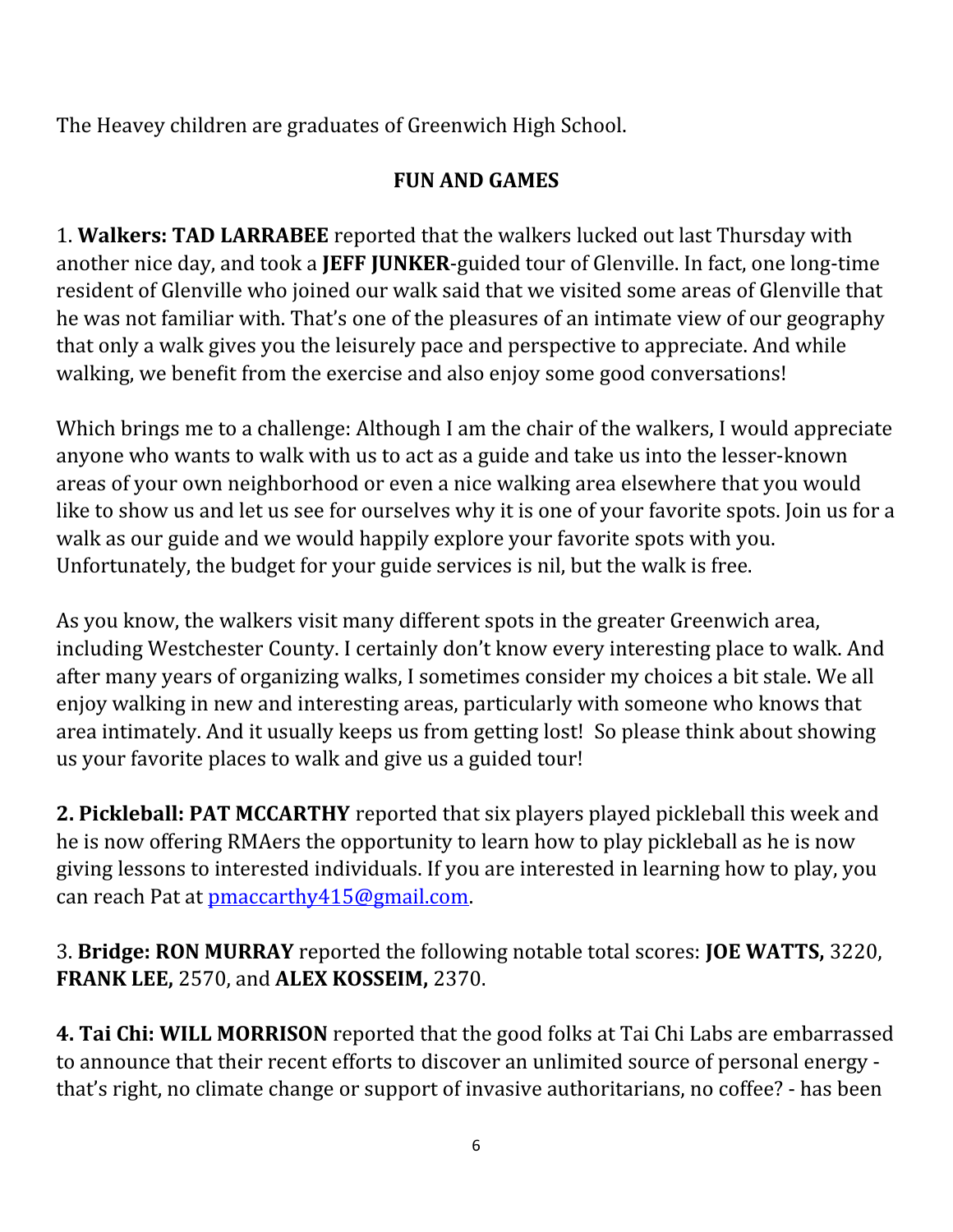anticipated by prior art from Asia - [Qigong](about:blank). [\[https://en.wikipedia.org/wiki/Qigong\]](https://en.wikipedia.org/wiki/Qigong) While Qigong and Tai Chi both focus on health and mindfulness, Qigong helps develop internal energy and Tai Chi provides a means to apply it. When taken together, twice daily, the two create the Asian cocktail - The ChiTail - Tai Chi Labs approved. Come by and sample a ChiTail, Mondays, 9:30 in Old Greenwich. Contact **WILL MORRISON** for specifics, [wdmorrison@gmail.com](mailto:wdmorrison@gmail.com)

**5. Golf:** Members are currently playing on Tuesdays at the Griff. **PETER STERN**, this week's captain, reported that 20 players came to the Griff to have some fun with 16 playing 18 holes and four playing nine holes. On the challenge holes **JIM SANTORA** was closest to the pin on #5, **JIM MANCINELLI** was closest to the pin on #7 while **MARK FOX** had the longest drive on #8 and **PETE UHRY** was closest to the pin on #15. Six members who played 19 holes broke 100: **GRAN BURGESS** at 91, **TONY FITZPATRICK** at 93, **JAY SCHONDORF** at 97, **JIM SANTORA** at 98, and **MARK FOX** and **JIM MANCINELLI** at 99. Among the nine holers, **BART BARTHOLOMEW** shot a 45. Next week's Captain is **JAY SCHONDORF.**

**6. Tennis**. Indoor tennis ended for the season last week, and the players held their annual luncheon on May 13 at the Riverside Yacht Club. Here is yet another reason to participate in one of the RMA's most popular activities!

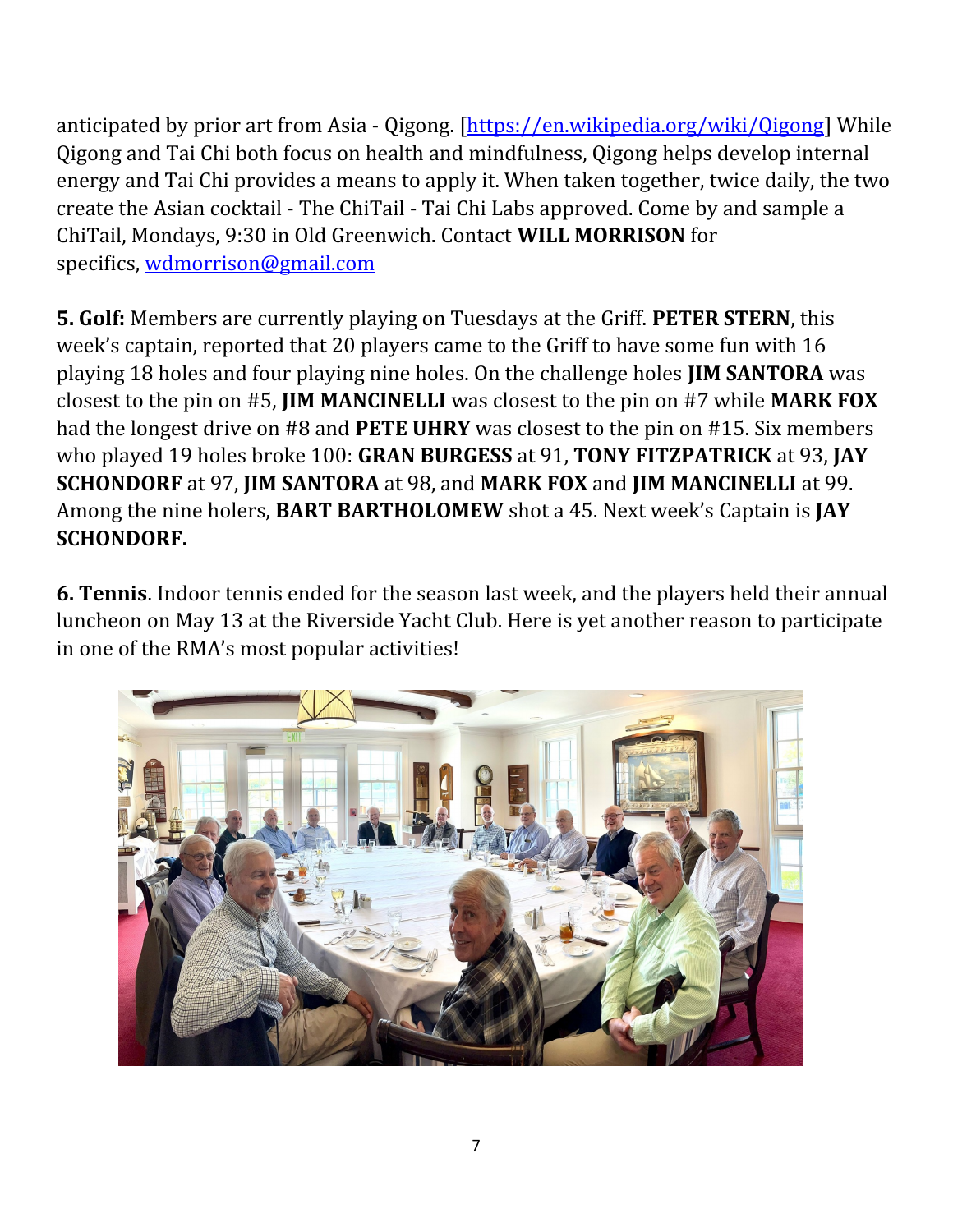**7. Hearts.** There were 12 hearts players last week at three tables. At Table 1, **JOHN STANKUNAS** won one game, as did **GRANT PERKINS** and **RICK HOLZ**. **GRANT PERKINS** also shot the moon once. At Table 2, **PETER BERG** won two games and also shot the moon four times. Finally at Table 3, **MICHAEL AMBROSINO**, **JOHN KNIGHT**, **ANDY HOLMES**, and **TOM HEALY** each won a game. There were also four moon shots at this table: **MICHAEL AMBROSINO** had one as did **JOHN KNIGHT**, while **TOM HEALY** had two.

### **TODAY'S SPEAKER**

After the coffee break, **BOB PHILLIPS** and Ed Hajim then sat up front and engaged in a very interesting and informative hour-long discussion of Ed's very challenging childhood living in orphanages and foster homes after his father left him and went to sea as a radio operator. When asked why he wrote this memoir about his life, Ed 's response was because both his family and the University of Rochester, where he graduated with his bachelor's degree and then became chairman of the board years later, wanted to know who he really was. Why? As he said during the discussion, "...I buried my background." His mantra was to stay hidden. By writing the book that took him seven years, he learned a lot about himself. When asked about growing up, Ed focused on the Catholic nuns who educated him, along with the families with whom he lived—some who were very hugging and loving, and some who were very cold and housed him solely because they were paid to do so. Looking back on his youth and thinking about moving from family to family, Ed realized his life was not enjoyable as a youth but it made him figure out how to survive in challenging circumstances. As Ed said "…I was a survivor…" and "schools made me successful." Big picture, when he started working after graduating from Harvard Business School, his experiences growing up had taught him that he needed to deal with whatever he was asked to do and do it well. He learned he had to be persistent and resilient. Based on living and working that way, he has concluded that "…education is a lifelong process…" and "…it was my ticket out."

Later during the discussion, Ed recounted what it was like to reunite with his mother when he was 60 years of age, 57 years after he was told she had died, and also to discover he had a younger brother who is a doctor and with whom he is now very close. His mom was 81 when they reunited and she died at 93 so he had 12 very good years with her. Notably, Ed stated that like himself "she was not a feeler." Like himself, his mom was a "thinker."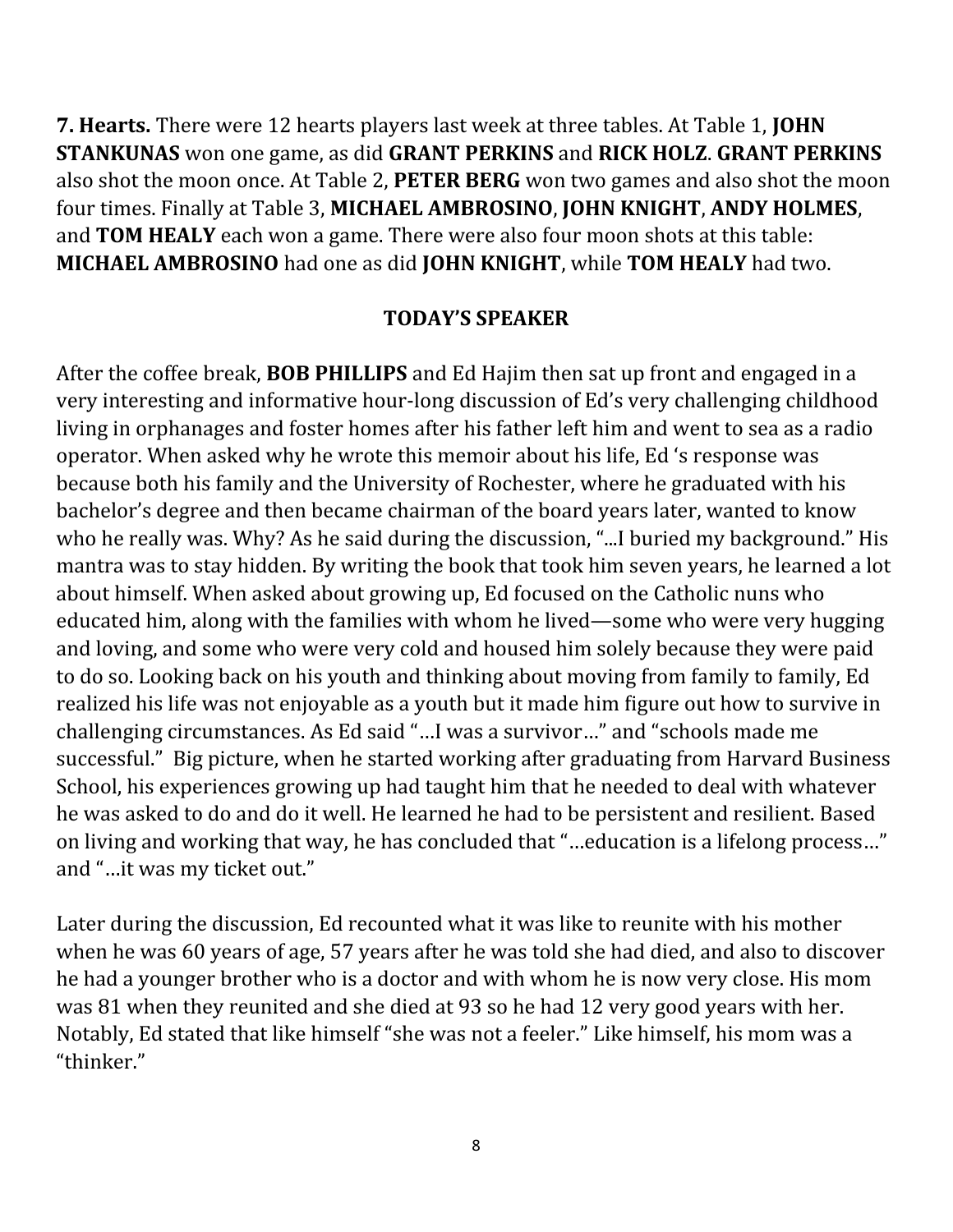For those interested in listening to more of this fascinating discussion, it is suggested you go to the RMA website and click on the video of the presentation at <https://vimeo.com/user9053619/videos> **.**

**SPECIAL FEATURE**

Past President **PETE UHRY** has asked that we include a few historical RMA pictures, with a question of the week. Last week we asked "who are these Salvation Army Santas?" The answer: Mike Hayden, John Febles, and Jeff Junker. Year, uncertain.

If you have any pictures of past RMA activities to share, send them along!



#### **IMPORTANT REMINDERS**

Dues are now due! Make out your \$100 check to RMA and bring it to the meeting or mail it to our treasurer, **JEFF JUNKER** (9 Tree Top Terrace, Greenwich CT 06831).

**TO CBB CONTRIBUTORS:** Scribe for the next meeting, on May 25, will be **→ARNOLD GORDON←**. Please send a copy of any remarks you want included in the CBB to [ajgordo@verizon.net](mailto:ajgordo@verizon.net).

**ALL MEMBERS**: Do not forget to report all your inside and outside volunteer hours to **JOHN FEBLES** at [jfebles13@gmail.com](mailto:jfebles13@gmail.com).

**ALL MEMBERS** are reminded that in addition to streaming on the Internet, RMA speakers are normally shown on the local public access TV channels, Verizon FIOS channel 24 and Optimum (Cablevision) channel 79.

Retired Men's Association of Greenwich, Inc. · 37 Lafayette Place · Greenwich, CT 06830 · USA. Visit our website at **[https://greenwichrma.org](https://greenwichrma.org/) .**